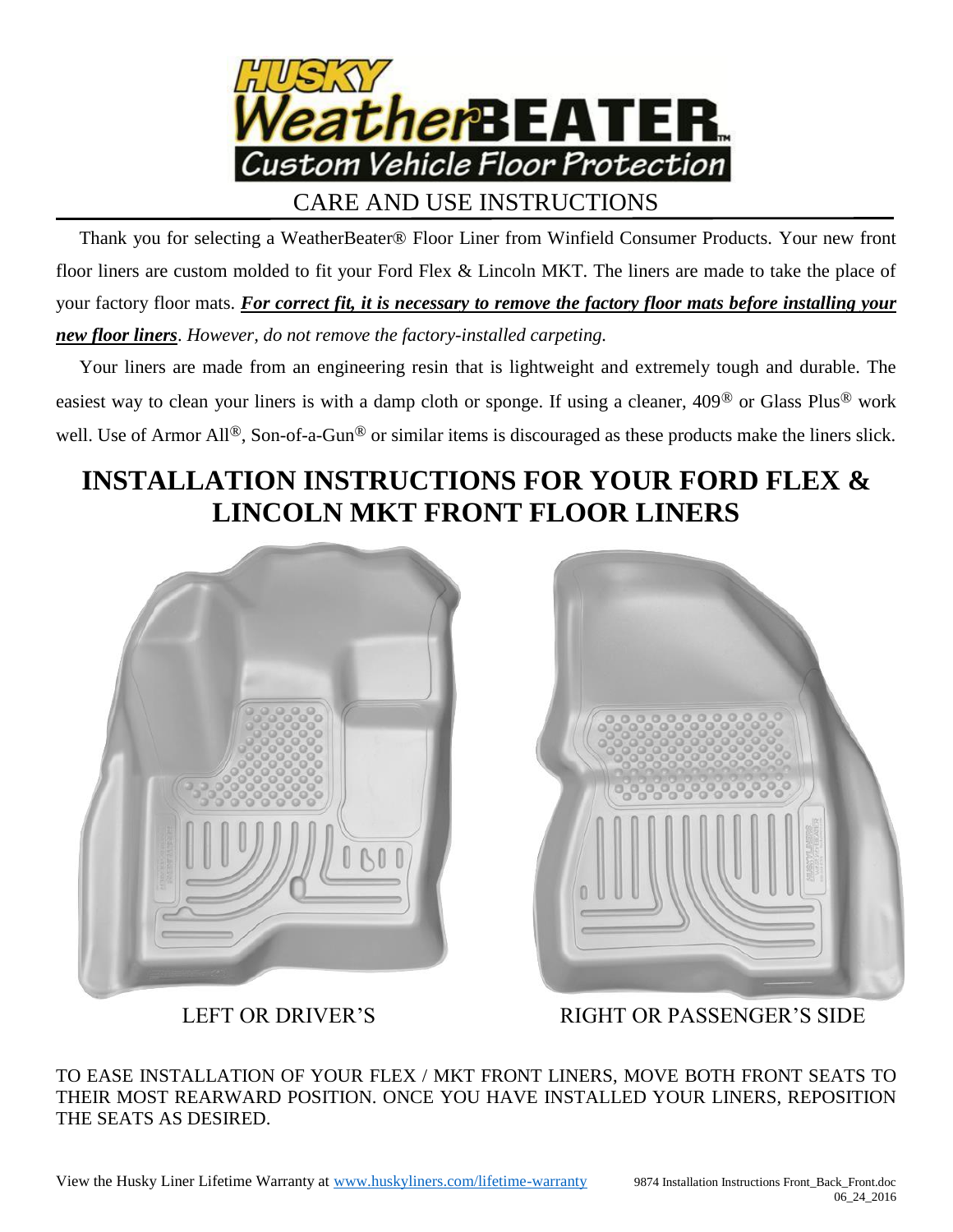

## CARE AND USE INSTRUCTIONS

 Thank you for selecting a WeatherBeater® Floor Liner from Winfield Consumer Products. Your new rear floor liners are custom molded to fit your Ford Flex & Lincoln MKT . The liners are made to take the place of your factory floor mats. *For correct fit, it is necessary to remove the factory floor mats before installing your new floor liners*. *However, do not remove the factory-installed carpeting.*

 Your liners are made from an engineering resin that is lightweight and extremely tough and durable. The easiest way to clean your liners is with a damp cloth or sponge. If using a cleaner, 409® or Glass Plus® work well. Use of Armor All<sup>®</sup>, Son-of-a-Gun<sup>®</sup> or similar items is discouraged as these products make the liners slick.

## **INSTALLATION INSTRUCTIONS FOR YOUR FORD FLEX & LINCOLN MKT SECOND SEAT FLOOR LINERS**

FRONT OF VEHICLE



YOUR FLEX & MKT CAN BE EQUIPPED WITH OPTIONS THAT AFFECT THE FIT OF YOUR LINER. YOUR LINER IS DESIGNED TO ACCOMMODATE ALL OPTIONS BUT MAY REQUIRE TRIMMING TO DO SO. PLEASE READ ALL DETAILS THAT FOLLOW TO DETERIMINE WHAT OPTIONS ON YOUR VEHICLE MIGHT AFFECT LINER INSTALLATION. ONCE YOU HAVE DETERMINED THIS AND MADE ANY NECESSARY TRIMS, BEGIN THE INSTALLATION BY MOVING THE FRONT SEATS FULLY FORWARD TO GAIN FULL REAR FLOOR ACCESS. ONCE THE LINER IS INSTALLED, REPOSITION THE FRONT SEATS AS DESIRED.

**OPTION TRIM 1**: IF YOUR VEHICLE HAS A SECOND ROW CONSOLE YOU WILL NEED TO TRIM YOUR LINER TO ACCOMMODATE THIS FEATURE--SEE AREA 1 ABOVE AND PHOTOS ATTACHED ON THE BACK